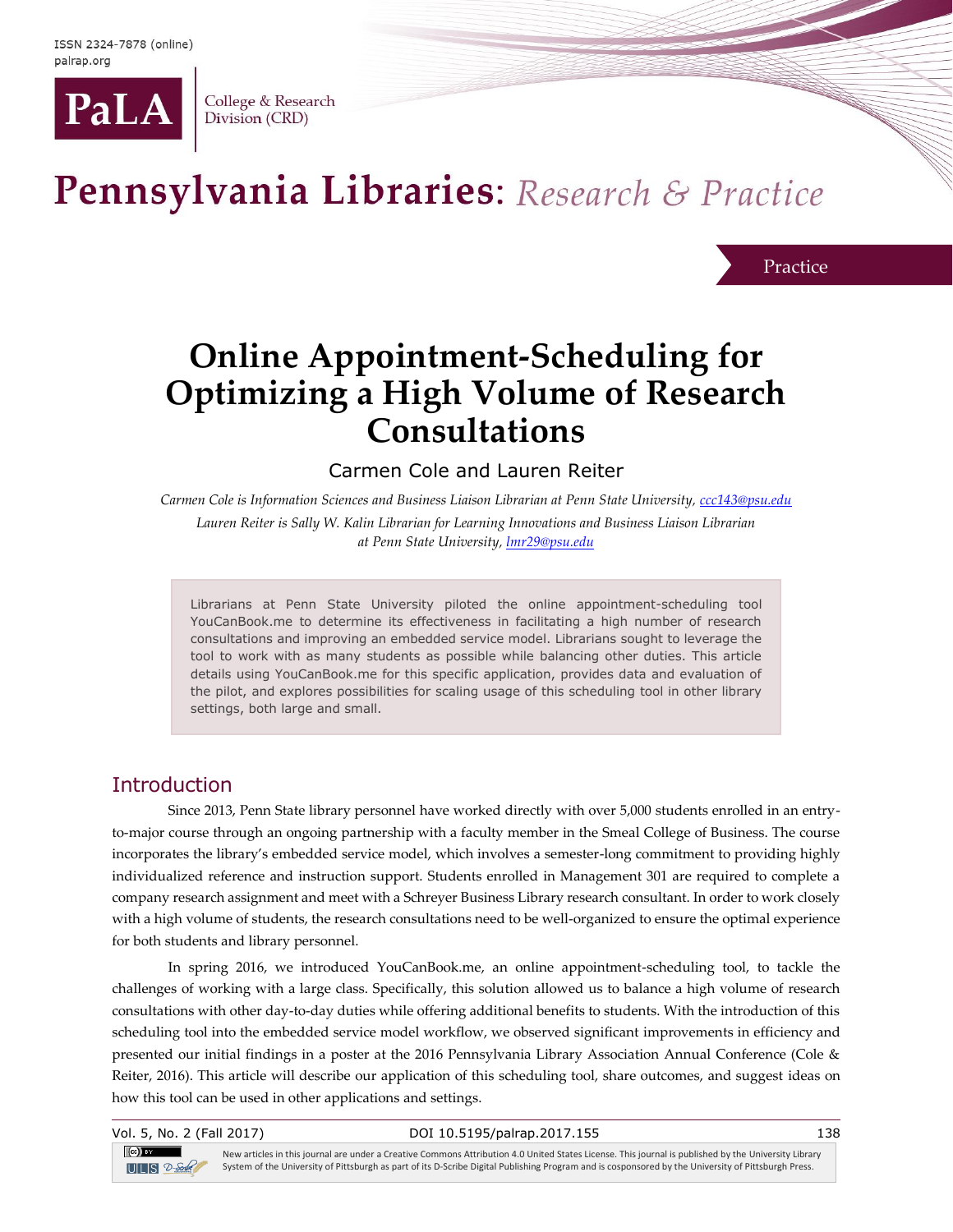### **Background**

The Schreyer Business Library has been working with the Management 301 course for over three years. As a part of the service model for this partnership, full-time librarians and staff as well as part-time student employees meet with students enrolled in Management 301. For clarity, we will use the term "research consultants" to refer to all of the librarians, staff, and students that contribute to this service.

The ongoing partnership involves research consultants being available at designated times for consultations with students enrolled in the course. Students may meet with research consultants at the service point in the atrium of the Business Building or in the Schreyer Business Library. Previously, in order to meet with a research consultant, no appointments were offered; rather, students could walk up to the designated service points. Overwhelmingly, the Business Building service point was most popular.

However, the popularity of the Business Building location presented challenges, such as long lines and wait times. In addition, each research consultation could last from five to 45 minutes. The lack of a time limit exacerbated the long lines and wait times. Based on comments received from students, research consultants learned that students were dissatisfied with having to wait in line for 30 minutes or more.

Additionally, the unpredictability of the walk-up service model made scheduling research consultants for the Business Building service point difficult. For example, there were anywhere from zero to 109 research consultations on a given day, and often, staffing did not align with demand. We tested several staffing approaches, such as assigning extra research consultants per shift and tracking student patterns to predict future staffing needs.

Ultimately, we wanted to continue the project, because of faculty buy-in and student impact, but needed a solution to improve the experience for students while improving our ability to staff the service. Prior research regarding the Schreyer Business Library and Management 301 course partnership suggested that a scheduling tool could improve our embedded service model for students and research consultants as well as accommodate high-volume scheduling needs (Reiter & Huffman, 2016).

#### Literature Review

Scheduling tools receive limited attention in the library literature, often focusing on those used by librarians for internal purposes, such as staff and meeting scheduling (Dworak, 2014; Michaelson, 2014; Wintermute, 2015). Michaelson provides an overview of scheduling software tools, including some that highlight patron-initiated features (e.g., D!BS from Evanced Solutions and rm.Insight from Library Insight) to book event and group study rooms. Patroninitiated tools allow users to book their own reservation without human interaction or cumbersome email exchanges. Literature on tools with patron-initiated features is growing with the development of new scheduling technology. In particular, how these tools help patrons book appointments with library personnel, and how they are becoming more widely adopted is often discussed.

For example, libraries now commonly use Springshare's LibCal, a multi-use tool to manage events, set library hours, and book appointments, spaces, and equipment (Springshare, 2017). Nelson (2016) provides an ample overview of the integration of LibCal with other Springshare products and its many features within the context of academic library use. Librarians at Berea College use LibCal to schedule information literacy workshops and one-on-one consultations with instruction librarians (Peach, 2016). Smith and O'Hagan (2014) discuss using LibCal for class registration, demonstrating its flexibility.

YouCanBook.me bills itself as "a simple online scheduling tool for your team" (YouCanBook.me Ltd., 2017). Although not a tool marketed exclusively to libraries, YouCanBook.me is a free or low-cost alternative to other scheduling software systems. Hess (2014) discusses how librarians at Oakland University adopted YouCanBook.me in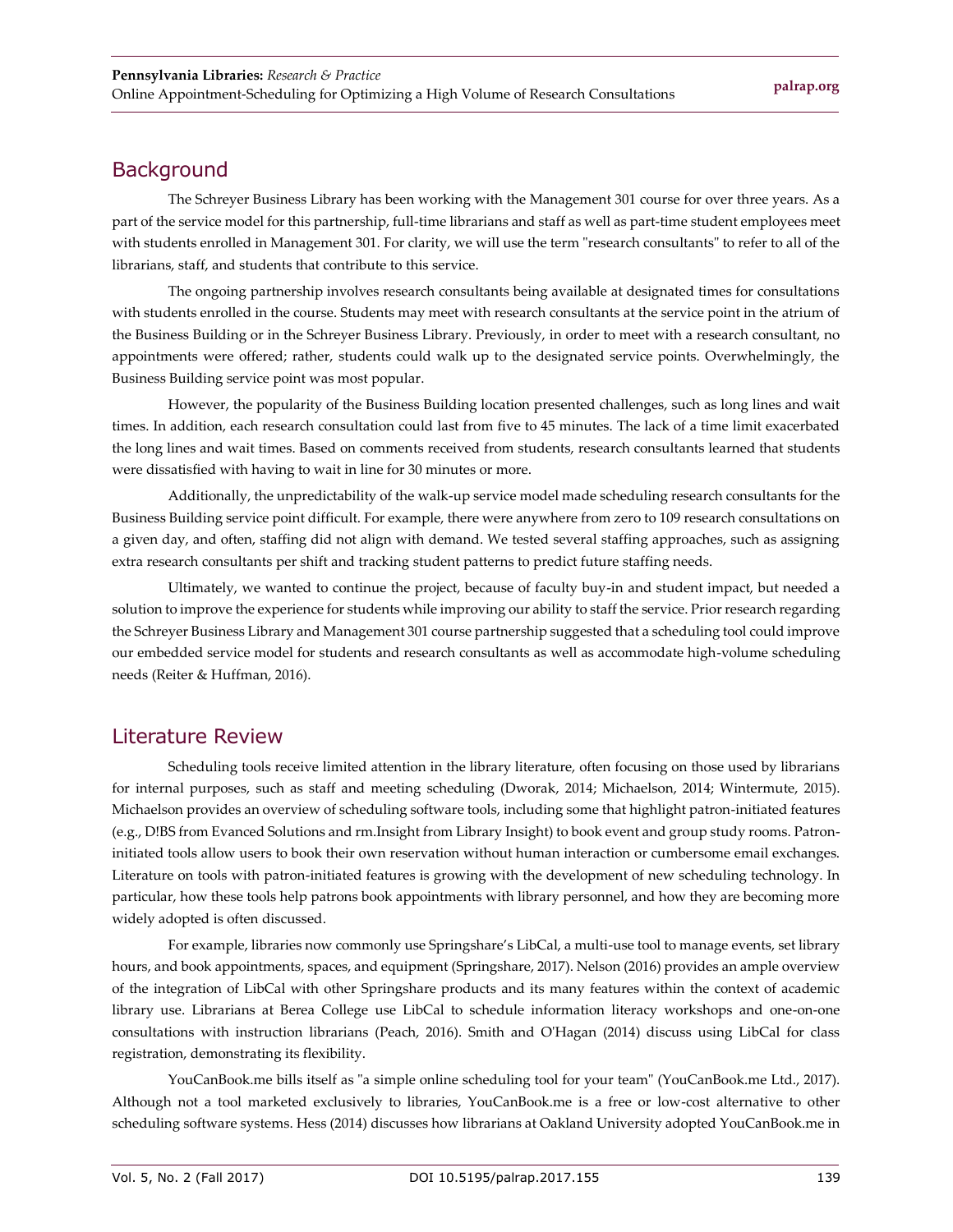August 2013 to replace the now defunct Google Calendar Appointments to schedule research consultations. Stonebraker (2016) explicitly outlines using YouCanBook.me to "... manage patron interactions in an increasingly consulting-focused reference environment" (p. 335). Similarly, Lutz (2016) introduced YouCanBook.me as a solution to help streamline scheduling and alleviate the constant back-and-forth of email exchanges with students when arranging research consultations.

Price & Levitan (2015) discuss the increase in efficiency of scheduling with YouCanBook.me at their small liberal arts college but note issues, such as the need to develop workarounds to continue using the free version of the tool. Nielsen (2016) also highlights opportunities and challenges of YouCanBook.me, such as the need for flexibility and constant maintenance of one's calendar. Jones (2016) maintains a LibGuide that provides background on YouCanBook.me and different applications at her library, such as embedding a YouCanBook.me link into a single class and customizing booking forms. While the literature has demonstrated the rising popularity of YouCanBook.me in various library settings, the authors note the lack of in-depth studies on the tool and its application in a high-volume research consultation setting.

#### Pilot

In 2016, after reviewing the available tools, the research consultants piloted YouCanBook.me with the intent of streamlining the high volume of research consultations. We selected YouCanBook.me, because it allows research consultants to customize the length and time of appointments to match availability and allows students to make and cancel appointments independently.

Cost was an additional consideration when we researched potential scheduling tools. YouCanBook.me offers two account options. For a monthly fee, users are able to access additional features, such as creating multiple booking profiles, sending appointment reminder emails, customizing the look of the scheduler, and sending follow up emails. We elected to forgo the paid option because the free, basic features of the scheduling tool fit our needs.

To set up our profile in YouCanBook.me, we uploaded a photo of our service point and provided details relevant to booking a research consultation for the Management 301 class. We set our times of availability to be in the Business Building atrium Monday to Thursday from 1:30 p.m. to 4:30 p.m. The length and number of appointment slots are customizable in YouCanBook.me. We allotted 72 slots per day, each 20 minutes, and we adjusted the availability according to outside demands (e.g., days we could not occupy the space, days we had limited staff, etc.).

The students' assignment included the link and instructions to book their research consultation. Students selected an appointment time and filled out a customized form that included spaces to put their name and contact information. Once students made an appointment, they received a confirmation email with the details and cancellation instructions. We set our cancellation window to at least 12 hours before the appointment to ensure ample time to coordinate daily staffing schedules.

Research consultants monitored the appointment schedule and adjusted staffing accordingly. We reviewed the number of appointments each morning before going to the Business Building service point and determined how many staff members were required to meet the day's research consultation demand.

#### Outcomes and Discussion

In spring 2016, 1,600 students out of the 1,683 (95%) enrolled in Management 301 met with a research consultant for an initial visit. Students could meet with research consultants as often as needed, resulting in 252 return visits. In the semester, there were a total of 1,852 research consultations, of which 1,201 (65%) were scheduled via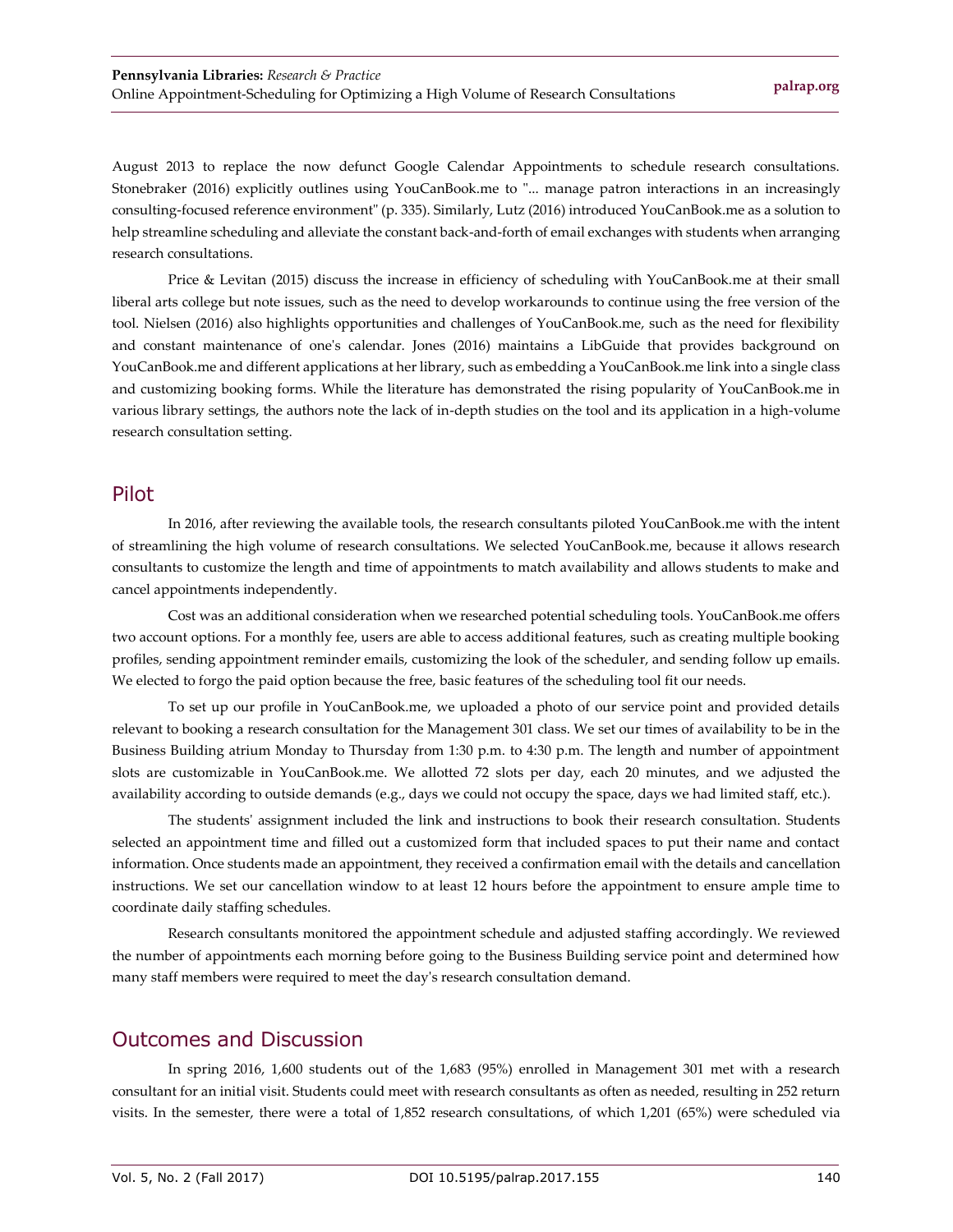YouCanBook.me. Walkups at either location accounted for the remaining 399 research consultations (35%). The data shows students' preference for making an appointment over dropping by, a trend that increased during fall 2016.

Fall is the lower-enrollment semester for Management 301. In fall 2016, 236 students out of the 257 enrolled (92%) met with a research consultant for an initial visit. Thirty return visits were recorded, resulting in a total of 266 research consultations during fall 2016. Of this total, 236 were scheduled via YouCanBook.me (89%), and 30 were walkups (11%). The notable increase from spring 2016 to fall 2016 in research consultations made by appointment encouraged us to continue using YouCanBook.me for the following semester. While we lack data to definitively explain the increase, we suspect that we promoted the tool more enthusiastically as we became more confident in its effectiveness.

In spring 2017, 1,456 students of the 1,559 (93%) enrolled in Management 301 met with a research consultant for an initial visit, and 143 came for a return visit. Of the total 1,599 research consultations, 1,397 (87%) were made via YouCanBook.me. The remaining 202 research consultations occurred without appointments (13%).

In fall 2016 and spring 2017, the vast majority of research consultations were scheduled via YouCanBook.me, suggesting that students were comfortable using the tool. Additionally, YouCanBook.me was used at a similar rate during fall 2016 and spring 2017, two semesters with significantly different enrollment figures, providing evidence of the scalability of the online scheduling tool.

Because many students scheduled appointments and arrived on time, they typically had little or no wait time. On most days, there were no lines; however, students who arrived early for their appointments may have had to wait in line while previous appointments concluded. If students arrived late, they may have had to wait, join another student already in consultation, or schedule an appointment for another time. When a 20-minute appointment was clearly not sufficient, research consultants encouraged students to make a return appointment.

Prior to the implementation of the scheduling tool, research consultants had to rely on previous data and predictive patterns to determine staffing needs for the Business Building consultation point (Reiter & Huffman, 2016). With the introduction of the scheduler and students' preference for booking appointments, the research consultants could use real-time data to accurately address staffing needs. Two full-time (non-student) research consultants were scheduled per shift at this service point, one primary and one backup. Part-time student employees' shifts were based on their class schedules and, therefore, relatively inflexible. If many appointments were scheduled, these two research consultants would go to the Business Building as planned and prepare themselves for a potentially fast-paced afternoon. Conversely, on days when fewer students booked appointments, research consultants could reduce staffing there, allowing the backup research consultant to attend to other duties, such as collection development, research, and other projects.

Overall, there was one primary drawback in using YouCanBook.me: missed confirmation emails. Although not prevalent, we noted several "no-shows," or students not keeping their appointment. We tracked the number of "noshows" and found that 5% of appointments made were missed. After speaking with students, we discovered that sometimes confirmation emails were delivered to the spam or junk folder of students' email. This could explain the missed appointments or confusion about the particulars of the appointment. The paid version of YouCanBook.me includes appointment reminders, which may be a potential solution for the "no-show" problem; however, we determined this issue was not significant enough to warrant the cost of an upgrade. Instead, in collaboration with the course instructor, language to check spam or junk folders for the appointment confirmation email was added to the assignment and mentioned in class. Reasons for "no-shows" other than missed confirmation emails, of course, are beyond our control.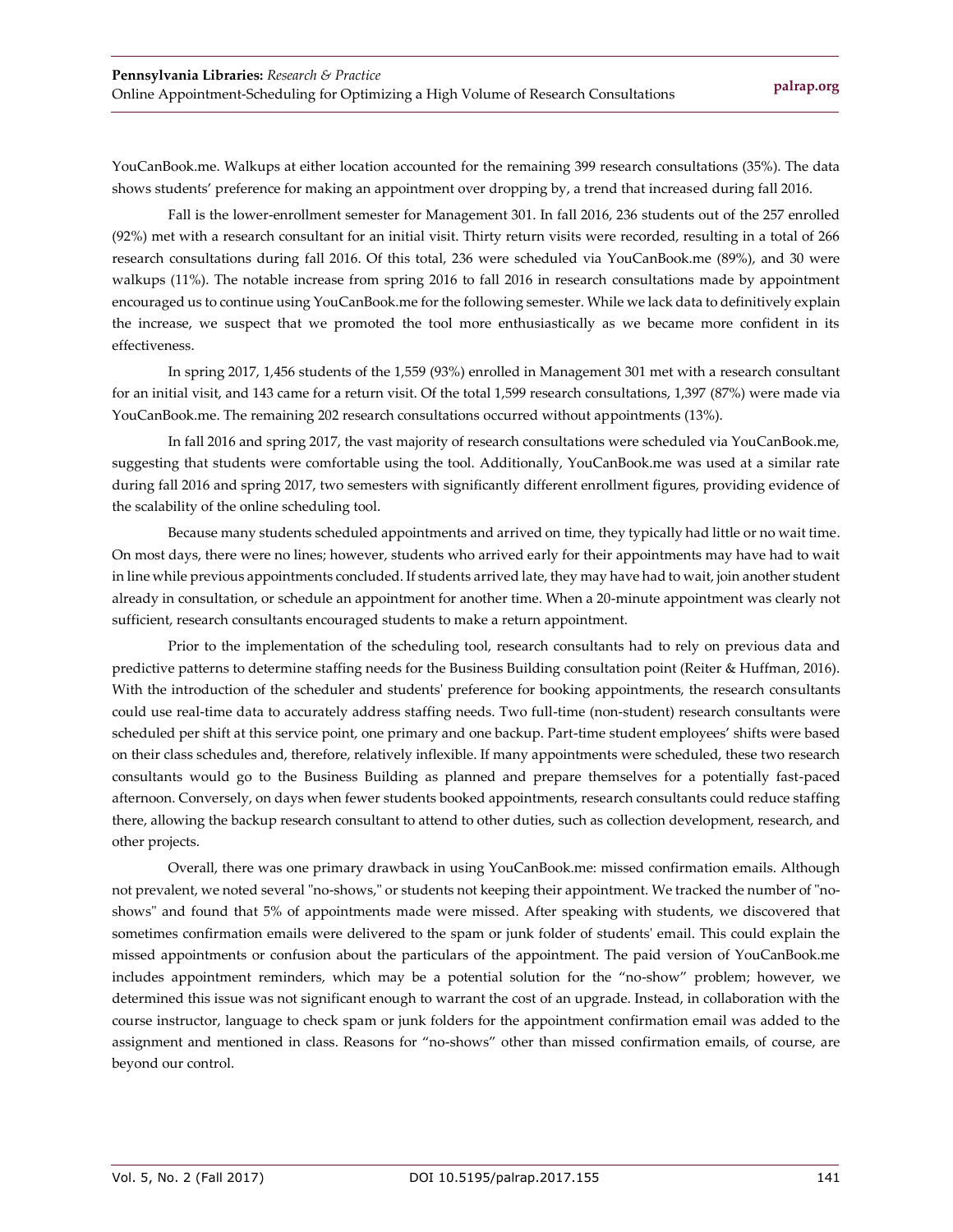#### Other Applications

Applications for YouCanBook.me extend beyond our high-volume scheduling need. This tool has the potential to scale for use in a variety of library settings. Additionally, the tool is user-friendly and may be used at no cost, depending on the functionality required.

YouCanBook.me can facilitate scheduling for in-depth research consultations that require time and preparation. For example, in an academic library setting, the tool can scale to accommodate scheduling research consultations for individuals and teams in classes both large and small. Students may schedule appointments with librarians to consult on a project or multiple projects over the course of a semester. In a public or special library setting, YouCanBook.me may be used for detailed questions on topics like genealogy or business, which demand a great deal of time and focus from the librarian and the researcher.

Space scheduling is a struggle for librarians. YouCanBook.me may be a solution for booking rooms in libraries of all types. Librarians could make multiple YouCanBook.me profiles (a paid feature) for their highly sought-after spaces, such as group study rooms, meeting rooms, classrooms, and interview rooms. Patrons could easily check the availability of the spaces and make a reservation without the librarian acting as the intermediary. YouCanBook.me may also enable patrons to reserve time to use in-house library equipment, such as computers, 3D scanners and printers, and maker space resources. The wide range of possible applications shows the flexibility of this tool.

#### Conclusion

Based on the effectiveness of the online appointment scheduling tool and positive student feedback, we will continue to use YouCanBook.me in the Management 301 class. Students benefitted from minimal lines and wait times at the Business Building service point, while research consultants benefitted from the ability to efficiently and adaptively staff service locations. After three semesters of observation and heavy use, we were pleased the tool could more than handle our high-volume appointment booking needs and support our embedded service model.

We found that YouCanBook.me scales to function for classes of 257 to 1,683; however, more research is needed to determine how the tool performs for smaller classes and other library settings. Additional studies could investigate other applications of the tool in libraries, such as using it for reserving items or equipment time. Research on patroninitiated scheduling will become more necessary as the demand for these tools increases in libraries.

#### References

- Cole, C., & Reiter, L. (2016, October). *[Flexible, scalable, and free! Using an online scheduling tool to meet high reference demand](http://scholarsphere.psu.edu/concern/generic_works/g79407z38z)* [\[p](http://scholarsphere.psu.edu/concern/generic_works/g79407z38z)oster]. Pennsylvania Library Association Annual Conference. Retrieved from scholarsphere.psu.edu/concern/ generic\_works/g79407z38z
- Dworak, E. (2014). [LibStaffer from Springshare.](http://dx.doi.org/10.5260/chara.15.3.32) *The Charleston Advisor, 15*(3), 32-35. doi:10.5260/chara.15.3.32
- Hess, A.N. (2014). [Scheduling research consultations with YouCanBook.me: Low effort, high yield.](http://dx.doi.org/10.5860/crln.75.9.9197) *College & Research Libraries News, 75(*9), 510-513. doi:10.5860/crln.75.9.9197
- Jones, A. (2016, January 18). *[YouCanBook.me \(YCBM\): What the heck is it?](http://libguides.marybaldwin.edu/c.php?g=447675&p=3054639)* [LibGuide]. Retrieved from libguides.marybaldwin.edu/c.php?g=447675&p=3054639
- Lutz, E.E. (2016). *[Scheduling consultations using YouCanBook.me](https://works.bepress.com/ellen_lutz/3/)* [Power Point slides]. Retrieved from works.bepress.com/ellen\_lutz/3